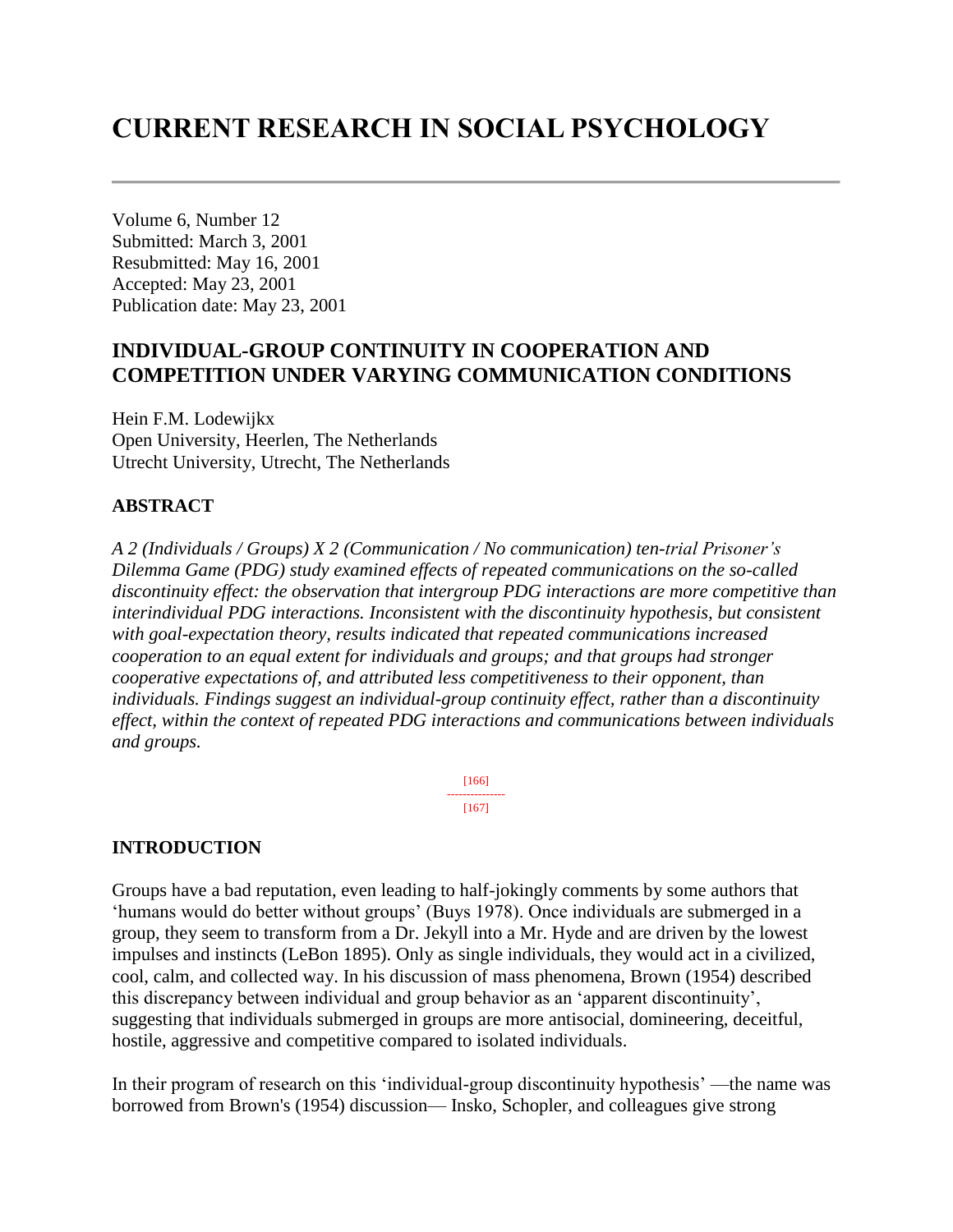evidence for the negative image of the social group sketched above. They repeatedly observed that in the context of matrix games, such as the Prisoner's Dilemma Game (PDG) or variations thereof, intergroup behavior is less cooperative and more competitive than interindividual behavior (for reviews e.g. Drigotas, Insko, and Schopler 1998; Insko et al. 1992; Rabbie 1998; Schopler and Insko 1992; Wildschut and Insko, *in press*). In all these studies there was a moderate degree of non-correspondence between own and other party's interests.

In many of the discontinuity studies individuals and groups (or their representatives) were instructed to communicate with each other on each trial of a ten-trial PDG. During these face-toface communication sessions both parties could suggest non-binding ways to coordinate their choices. In line with the earlier PDG findings of Wichman (1972) these repeated communications often resulted in over 90 per cent cooperation for individuals. Importantly however, for groups these repeated communications were considerably less effective in inducing cooperation. For instance, the effects of communication on individual-group discontinuity were examined in a study by Insko et al. (1993), using a single trial play with a so-called PDG-Alt matrix<sup>1</sup>. Communication in this experiment did not involve face-to face interactions, but the use of an intercom system. A number of reliable main and interaction effects for communication versus no communication and individuals versus groups on the proportion of cooperative, competitive, and 'withdrawal' choices were obtained. Communication increased cooperation between individuals, but not between groups. The no communication condition, compared to the communication condition, produced an increase in withdrawal choices for individuals but not for groups. As predicted, groups were more competitive than individuals and this main effect was not moderated by communication opportunity.

> [167] --------------- [168]

We are, however, doubtful whether results obtained within the context of single trial interactions can be generalized to iterated interactions. For instance, Kelley and Thibaut (1978) have put forward that it is necessary to emphasize differences between single and repeated trial interactions "to counteract the unfortunate tendency for investigators to theoretically analyze a game in terms of 'one-shot-play' and then to be surprised when repeated play does not conform empirically to their analysis" (p. 163-64). Therefore, we decided to examine several of the hypotheses formulated by Insko et al. (1993) in their single trial communication study, but this time using iterated interactions. These hypotheses will be contrasted with predictions derived from goal-expectation theory (Pruitt 1983; Pruitt and Kimmel 1977).

#### **Individual-Group Discontinuity**

Schopler and Insko (1992) proposed two main hypotheses to account for the discontinuity effect<sup>2</sup>. According to the schema-based distrust-, or *fear hypothesis*, the effect is caused by the activation of an 'ethnocentric outgroup schema'. They write: "the anticipation of interaction with another group instigates learned beliefs, or *expectations*, that intergroup relations are competitive, unfriendly, deceitful, aggressive and so forth" (*ibid.*, p. 129, italics ours). The outgroup schema is thus based on learned expectations about the competitive nature of intergroup relations. Because of their fear to be exploited by a competitive opponent, groups are inclined not to cooperate. Clearly, it is rational not to cooperate when one beliefs to be facing an untrustworthy, competitive opponent. Regarding the effects of communication, the fear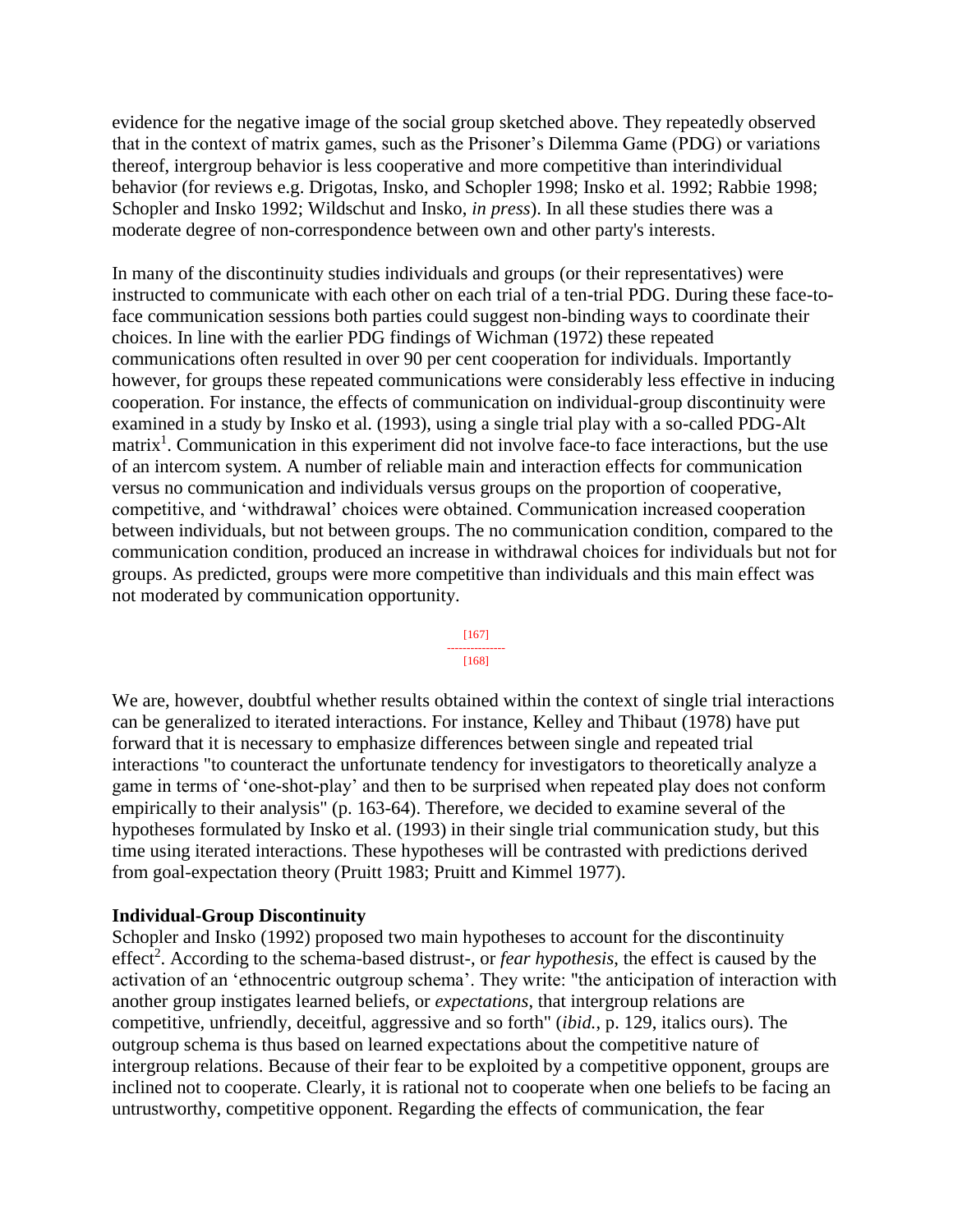hypothesis predicts that inter-party communication will induce less cooperation between groups than between individuals because "communication between groups is in the context of the outgroup schema and is thus of low credibility" (Insko et al. 1993, p. 115).

The social support for self-interest -, or *greed hypothesis* holds that groups are less cooperative and more competitive than individuals because groups provide their members with support for the pursuit of their short-term self-interests by acting in a competitive, unfair, and selfish manner. This hypothesis implies that communication will induce less cooperation between groups than between individuals, because groups are more likely to defect from a cooperative agreement in an attempt to exploit the opponent (e.g. Lodewijkx et al. 1999), or to use communication for deceit, as was observed by McCallum et al. (1985) in the first discontinuity study conducted.

> [168] --------------- [169]

#### **Goal-Expectation Theory**

Goal-expectation theory, on the other hand, does not specifically predict individual-group differences in cooperation or competition. According to this theory, self-interest or individualism is the main motivational orientation of parties facing the 'strategic, impersonal environment' of the PDG (Pruitt and Kimmel 1977). It is further proposed that the cooperative responding between parties is the result of both the goal of achieving mutual cooperation and the expectation that the other party will cooperate. Expectations can also be labeled as '*trust*' (Pruitt 1983, p. 111). Importantly, the goal of mutual cooperation and the expectations can vary independently from each other. Only when parties indeed want to achieve the goal of mutual cooperation and have reason to believe that the other party can be trusted —or expected— to cooperate, mutual cooperation between parties will develop. This approach implies differential effects of single and repeated trial interactions on individual-group discontinuity.

From an individualistic point of view, it is rational not to cooperate in a single trial PDG despite any non-binding agreements that might have been reached between parties (Bornstein et al. 1994; Colman 1982). The reason is that in single trial interactions a non-cooperative party will achieve a maximum gain in case the opponent cooperates, and will suffer a minimal loss in case the opponent is non-cooperative. Whereas individualism is associated with non-cooperation in a single trial PDG, it is not in an iterated PDG. In the latter case it is assumed that a 'transformation of motivation' (Kelley and Thibaut 1978; Pruitt 1983) takes place from shortterm self-interest to 'enlightened' long-term self-interest, or from non-cooperation to cooperation. In an attempt to maximize their outcomes, the very same underlying individualistic motive will propel parties to opt for non-cooperation in single trial PDG interactions, but to choose for cooperation in iterated interactions. In the latter case the choices made on a given trial do not only affect the outcomes on that trial, but can also influence the outcomes on following trials. In an iterated PDG the future can cast a shadow back upon the present and thereby change the current nature of the interdependence structure between the parties in a way that promotes mutual cooperation (Axelrod 1984; Kelley and Thibaut 1978; Pruitt and Kimmel 1977). In line with this argument, it has been found that the level of cooperation on the final trial of an iterated PDG is lower than the level of cooperation on previous trials. Since no time perspective is present in this situation, this 'end-game effect' (Rabbie and Horwitz 1982) is due to the absence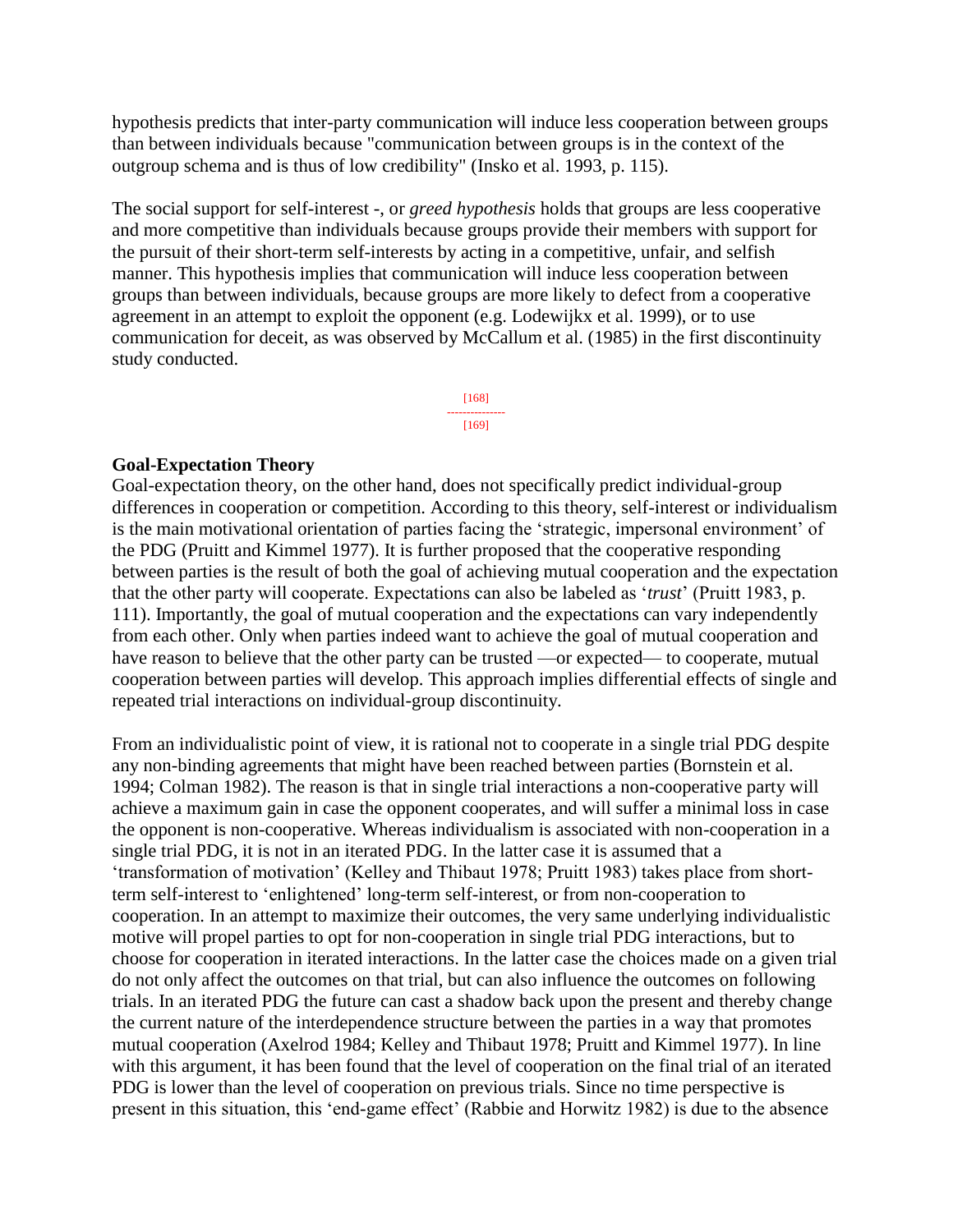of cooperative expectations, or trust, and of the decrease in the importance to achieve the goal of mutual cooperation.

#### [169] --------------- [170]

While the earlier PDG literature generally suggests that forms of inter-party communication lead to increased cooperation, especially when parties can both see and hear each other (Deutsch 1973; Miller and Simmons 1974; Radlow and Weidner 1966; Terhune 1968; Wichman 1972), it also suggests that the effects of inter-party communications on the level of cooperation in single trial interactions are mediated by different mechanisms than they are in iterated interactions (see Colman 1982). Communication will increase mutual cooperation in iterated interactions because it permits parties (1) to share and develop insights about the interdependence structure of the PDG; (2) to communicate cooperative intentions; and (3) to warn each other that noncooperation will be reciprocated. Opportunities to communicate further enable parties (4) to coordinate their choices and (5) effectively reduce the confusion that is inherent to the process of sorting out which part of the opponent's behavior reflects his strategy, and which part reflects the opponent's reactions to one's own actions (Colman 1982; Kelley and Thibaut 1978; Pruitt and Kimmel 1977). All these factors will promote both the long-term goal of mutual cooperation and the expectation that the opponent will strive for this goal, and they will do so to an equal extent for individuals and groups.

In a recent review of the discontinuity studies, Wildschut and Insko (*in press*) provide some evidence for the goal expectation approach. In a PDG study individual versus group conditions were crossed with a manipulation of anticipated future interaction: in one condition participants were told that they would interact for only one trial, in another condition that they would interact for multiple trials. In fact, all participants exchanged PDG choices only once. Expectancies concerning other party's cooperative or competitive choices were assessed after participants made their choice, but before they learned of the opponent's choice. Results revealed a significant interaction effect. When anticipating multiple trials groups expected 70 % cooperation, compared to 47 % in the single trial condition. For individuals, these means were 80 % and 76 %, respectively. Anticipating interacting for multiple trials thus induces cooperation for groups, but not for individuals, whose cooperative tendencies are already very strong. These results are in line with goal-expectation theory and suggest that, in the presence of repeated communication sessions, a continuity effect rather than a discontinuity effect in cooperation between individuals and groups can be expected.

> [170] --------------- [171]

#### **HYPOTHESES**

With respect to PDG choice behavior, the discontinuity hypothesis predicts that groups will show less cooperation than individuals  $(H. 1)$ . Both the fear and greed hypotheses<sup>3</sup> predict an individuals / groups by communication / no communication interaction on the level of cooperation, such that communication will increase cooperation between individuals to a greater extent than it will between groups (H. 2). Goal-expectation theory on the other hand predicts that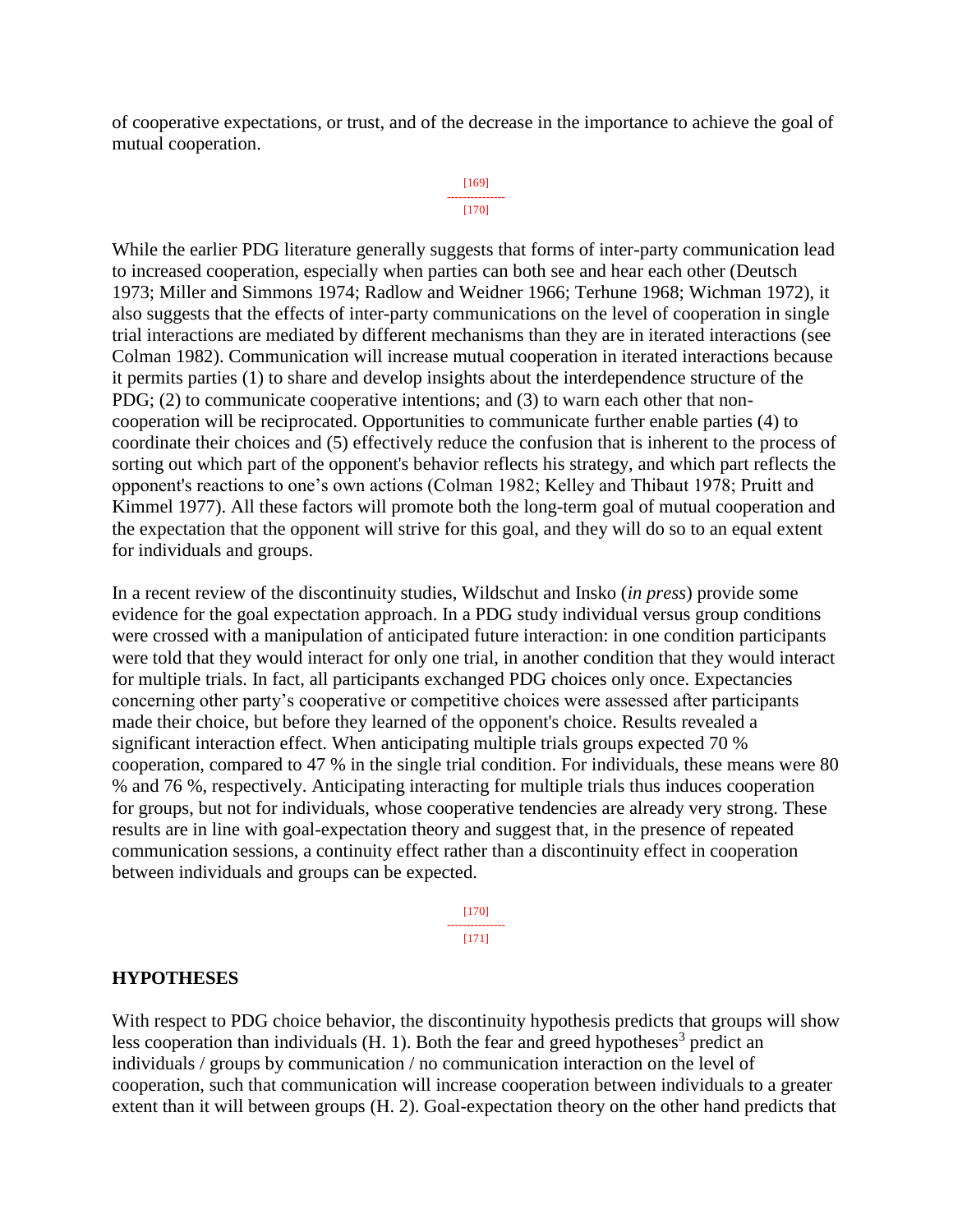communication will increase cooperation and will do so to an equal extent for groups and individuals (H. 3). The same theory (see also Axelrod 1984) proposes that short-range thinking ordinarily leads to non-cooperation and that cooperation usually results from long-range thinking. Because the 'shadow of the future' is absent on the final trial of an iterated PDG, it is predicted that the level of cooperation on this final trial will be lower than the level of cooperation on the previous trials (H. 4). The discontinuity hypothesis would not predict such an end-game effect.

Schopler and Insko's (1992) fear hypothesis proposes that the discontinuity effect is partially caused by the instigation of an ethnocentric outgroup schema. Similar to the results reviewed by Wildschut and Insko (*in press*), participants' anticipated choices of the other party were assessed, prior to any actual interaction or communication between parties. The fear hypothesis predicts that groups will expect less cooperation from their opponents, compared to individuals (H. 5). In order to assess the validity of these anticipated choices, individuals and groups were further requested to fill out a questionnaire pertaining to the reasons or motives they believed the other party had for making this choice. The fear hypothesis predicts that groups will expect their opponent to be more competitively motivated than individuals (H. 6).

# **METHOD**

#### **Participants and Design**

Participants were 72 students of Utrecht University, The Netherlands (12 males, 60 females). They were recruited by means of sign-up sheets that were put out in different buildings of the campus. The study was presented as an 'interaction experiment'. Apart from their participation fee of 7.50 Dutch guilders (about 4 US\$), participants could keep the money they earned during the experiment, which, on average, amounted to Fl. 6.90 (3.50 US\$).

Two independent variables were varied: *Individuals* versus *Groups* and *Communication* versus *No communication*. The groups consisted of dyads. The group condition was modeled after the group-all condition of the Insko et al. (1987; 1988) studies, in which group members had to reach a consensus on their group choice and in which they collectively interacted with their opponent. The communication condition was manipulated by comparing the interaction of parties that engaged in between-party, face-to-face communication on each trial of the ten-trial PDG with the interaction of parties that had no such opportunities.

> [171] --------------- [172]

#### **Procedure**

We closely followed the procedure as described by Insko et al. (1987). After participants reported to the experiment, they were randomly assigned to Party 1 or Party 2. Following this assignment, participants were seated in their 'home' rooms. By means of written instructions, it was made clear to them that they were in a situation in which they could earn money. The instructions included a copy of the PDG pay-off matrix, adapted from Schopler and Insko (1992). The outcome values were 75 / 75 Dutch cents for the cooperative-cooperative (C-C) combination, 45 / 85 cents for the cooperative-competitive (C-D) combination (or the reverse for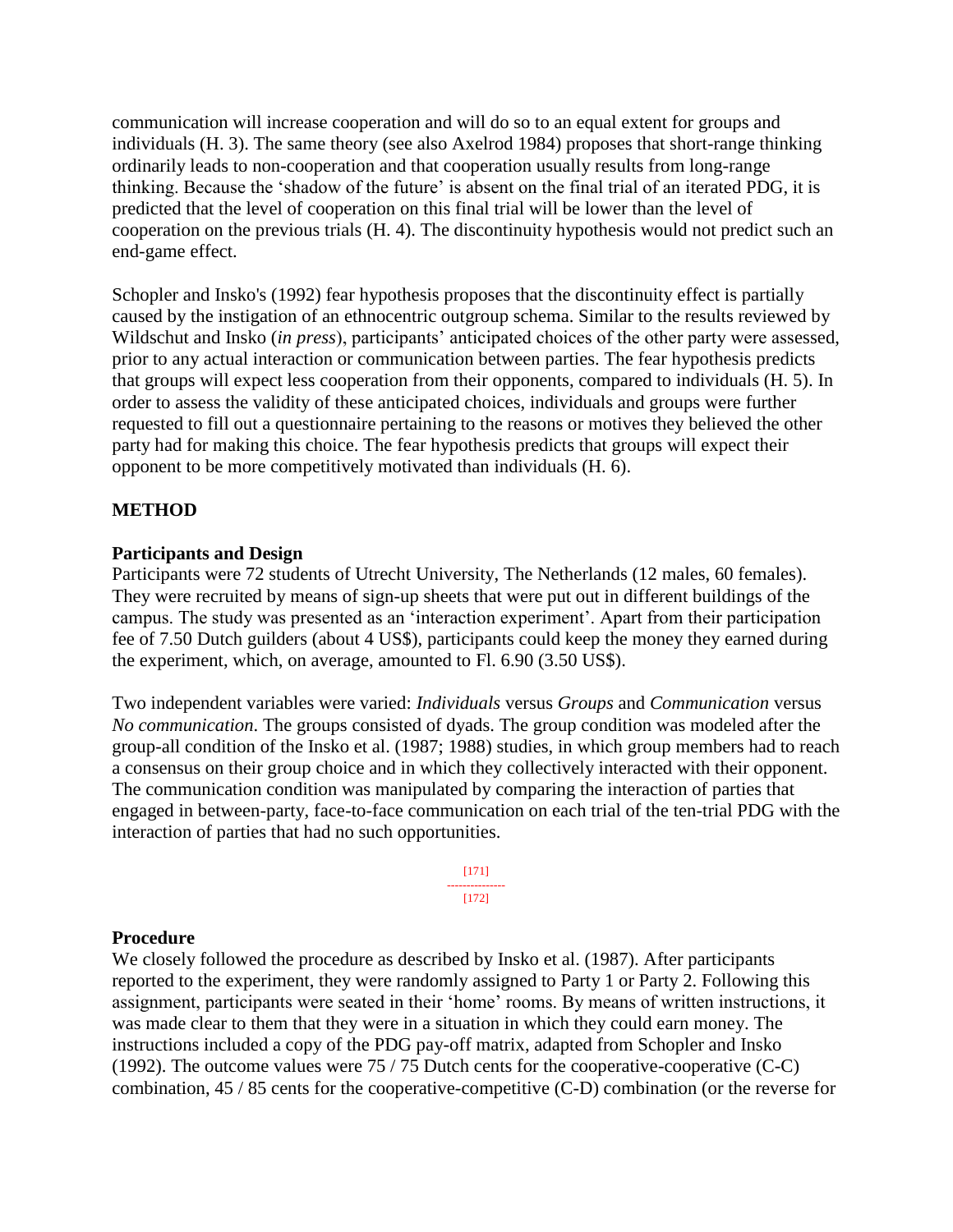the competitive-cooperative D-C combination), and 50 / 50 cents for the competitive-competitive combination (D-D). Participants would interact with the other party on ten trials, each trial with the same outcome matrix. Individuals were told that the numbers in the matrix represented amounts of money that could be earned by each party, groups were told that the numbers represented amounts of money that could be earned by each individual member of both groups. Thus, there were equal amounts of money at stake for each individual participant in the experiment. Before reading the procedural details participants' understanding of the contingencies in the PDG matrix was tested by letting them exchange choices with the experimenter twice. Regardless of participants' choices the experimenter always responded with a cooperative choice on the first occasion and with a non-cooperative choice on the second one. No pay-offs were at stake during this quiz.

The experiment took place in a row of three separate rooms located on one side of a hallway. The communication sessions took place in the central room. Before the first communication session participants were asked to indicate whether they expected a cooperative or a noncooperative choice of their opponent and to fill out a questionnaire pertaining to the reasons and motives of the other party. Group members had to reach a consensus on their answers to these questions. Participants in the *Group / Communication condition* started each trial with a twenty second planning period, discussing the proposal they were going to make to the other group. They were then directed to the central room where they could exchange proposals and discuss possible courses of action for fifteen seconds. All group members were engaged in these communication sessions. After this, the groups returned to their 'home' rooms where they had another fifteen seconds to reach a decision upon their choice for that trial and record it in writing. Next, both groups returned to the central room where their choices were announced by the experimenter. Back in their 'home' rooms, own and other party's choices were recorded, including the amount of money gained or lost on the trial. At the end of each trial participants received the money they had earned. Every group member was paid individually. The other three conditions followed the same procedure with slight variations. In the *Individual / No communication* - and the *Individual / Communication conditions* no intra-party planning and discussion was possible. Instead, individuals were given twenty seconds to think about their choice. In the *No communication conditions*, where there were no opportunities for the parties to communicate with each other, participants were given fifteen seconds to think about their choice. In these conditions choices and proposals of both parties were exchanged by the experimenters.

> [172] --------------- [173]

#### **Dependent Variables**

Our primary focus is on extent of mutual cooperation assessed across trials. When one or both of the parties made a non-cooperative D-choice on a given trial this choice was assigned 0, only when both parties made a cooperative C-choice (i.e. mutual cooperation) this choice was assigned 1. This measure of mutual cooperation potentially varies between 0% when one or both of the parties made non-cooperative choices on all the 10 trials and 100% when mutual cooperative choices were made by the parties on all the ten trials. To test the 'end-game effect' similar measures were computed for the first nine trials and the last, tenth trial. The third dependent variable constituted participants' expectations about other party's choice. Participants' reasons or motives that guided these expectations constituted a last set of dependent variables.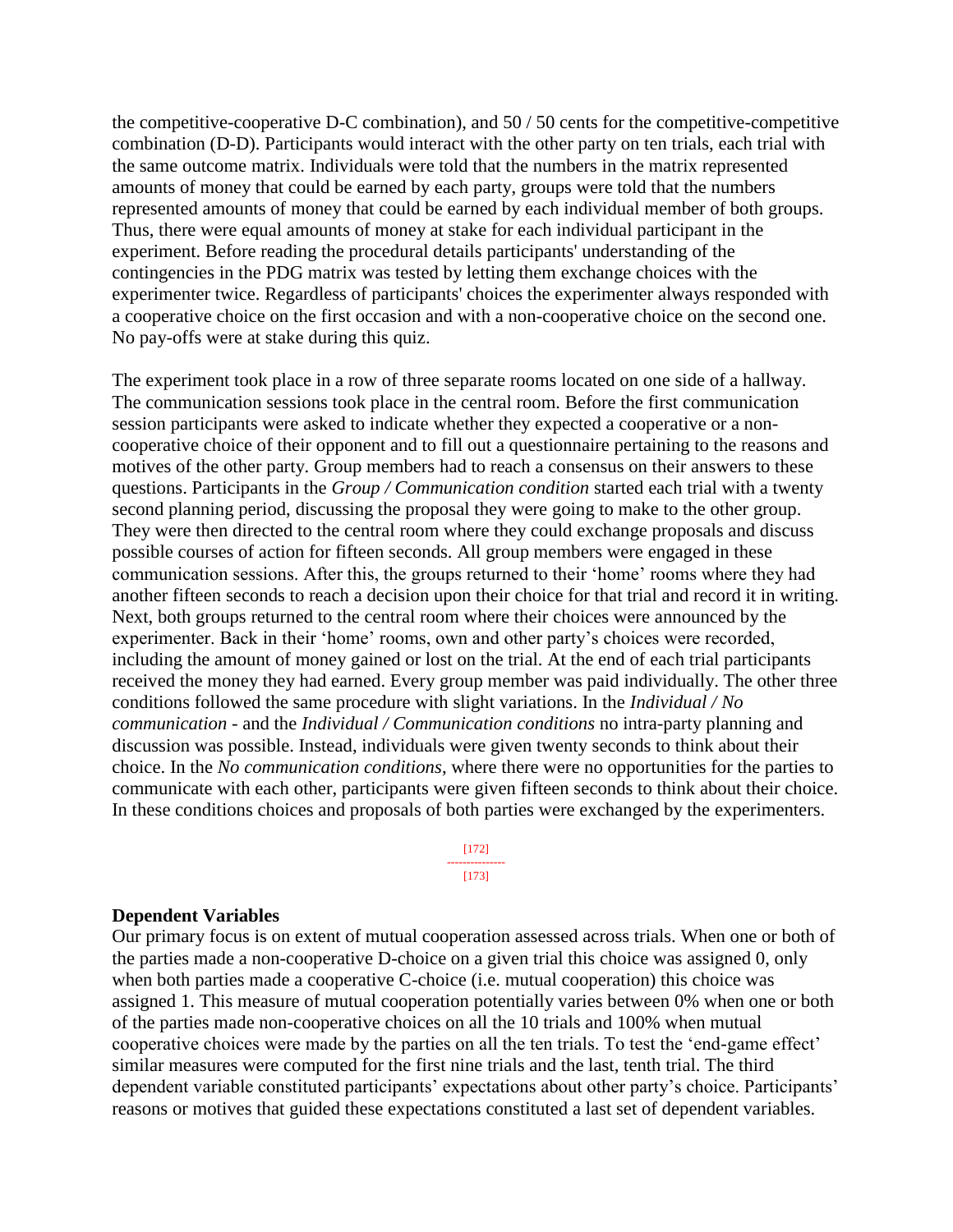Participants were asked to tick the 7-point items (1 = this reason is unimportant; and 7 = this reason is very important) of a questionnaire consisting of the main motivational orientations distinguished in the literature (Kelley and Thibaut 1978). Items included: Cooperation or *max. joint* ('The other group [party] wants to earn as much money as possible together with us [me]'). Individualism or *max. own* ('The other group [party] wants to earn as much money as possible for themselves [itself]'). Competition or *max. rel*. ('The other group [party] wants to beat us [me]'). Fairness or *min. diff.* concerns an equal sharing of outcomes between parties ('The other group [party] wants to earn an equal amount of money'). The questionnaire further included an item that assessed opponents' expected fear or *defensiveness* ('The other group [party] wants to defend itself against our [my] actions'), as well as an item assessing opponent's *risk aversion* ('The other group [party] does not want to take a risk').

# **RESULTS**

The mutual cooperation measure was included in a 2 (individuals / groups)  $X$  2 (communication / no communication) ANOVA. The discontinuity hypothesis predicts that intergroup behavior is less cooperative than interindividual behavior (H. 1). Contrary to this prediction the analysis revealed no reliable main effect for individuals versus groups,  $F < 1$ . Table 1 shows the mean proportions of mutual cooperation<sup>4</sup>.

# [173] ---------------

[174]

**Table 1.** Mean Proportion of Mutual Cooperation, End-Gaming and Other Party's Expected Cooperation for Individuals and Groups in the No Communication (No Com.) and the Communication (Com.) Conditions.

|                                                   | <b>Individuals</b> |       | Groups  |       |
|---------------------------------------------------|--------------------|-------|---------|-------|
|                                                   | No Com.            | Com.  | No Com. | Com.  |
| <b>Percent Mutual Cooperation</b>                 | 29                 | 73    | 28      | 82    |
| <b>Percent End-Gaming</b>                         | $-32$              | $-49$ | $-13$   | $-47$ |
| <b>Percent Other Party's Expected Cooperation</b> | 57                 | 43    | 71      | 80    |

ANOVA further yielded a strong main effect for communication versus no communication, *F*(1,  $21$ ) = 15.92,  $p < .001$ , revealing that, consistent with goal-expectation theory (H. 3), communication increased the level of mutual cooperation to an equal extent for individuals and groups. Noteworthy, absence of these opportunities to communicate decreased the level of mutual cooperation for individuals and groups also to the same extent. The interaction effect between the group and communication factors that was predicted by Schopler and Insko's (1992) fear and greed hypotheses (H. 2) proved to be non-significant,  $F < 1$ .

Support was found for the end-gaming hypothesis (H. 4). Mean proportions of mutual cooperation for the first nine trials and for the last, tenth, trial were included as a within-subjects trials factor in a 2 X 2 X 2 repeated measure, mixed ANOVA. The analysis only yielded a main effect for the trials factor,  $F(1, 21) = 7.20$ ,  $p < .05$ . This main effect is best presented by the 'end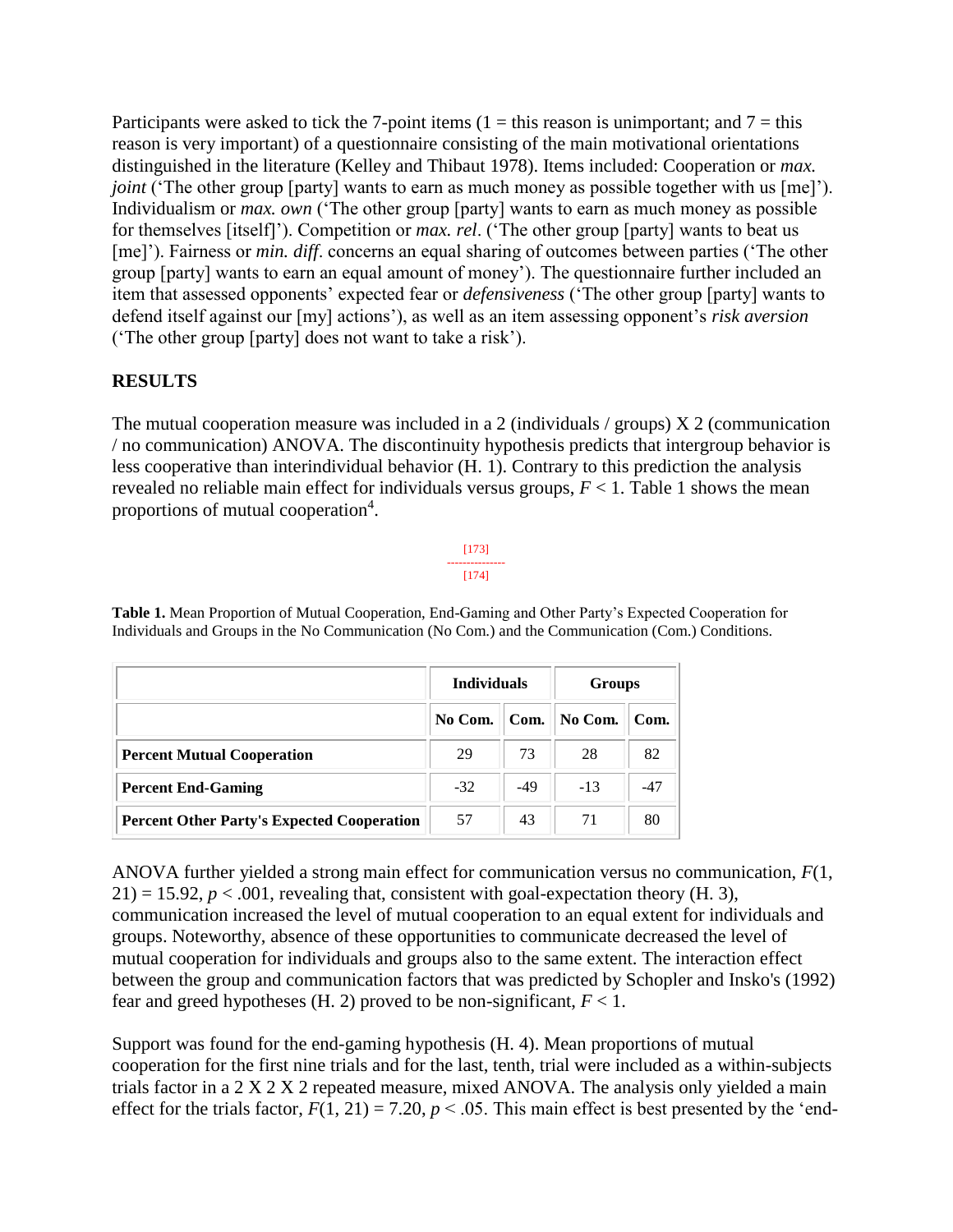game' difference score in Table 1. The scores indicate that the average level of mutual cooperation is 35 per cent lower on the tenth trial than on the combined nine previous trials. The strength of this observed end-game effect does not differ between conditions, *F*s < 1, implying that the end-game effect applies equally to individuals and groups, irrespective of opportunities to communicate.

Table 1 further shows mean proportions of other party's expected cooperation. In contrast to the prediction based on the fear hypothesis —i.e. that groups expect less cooperation from their group opponents than do individuals from their individual opponents (H. 5)—, results indicate that groups expect more cooperation from their opponents compared to individuals,  $F(1, 46) =$ 4.06, *p* < .05. No other effects involving other party's expected choice behavior were statistically reliable.



With respect to the questionnaire data pertaining to other party's expected motives a 2 X 2 ANOVA provided no support for the fear hypothesis that groups expect their opponents to be more competitively motivated (*max. rel*.) than individuals (H. 6). On the contrary, Table 2 reveals that groups expected their opponents to be less competitively motivated than individuals,  $F(1, 46) = 3.90, p < .055.$ 

Some additional results were yielded by the 2 X 2 ANOVAs to which the items of the questionnaire were subjected. First, no main effects for communication were obtained. Second, results of individual-group main effects (*p*s < .05) can be summarized as follows: Groups expected their opponents to be less individualistic,  $F(1, 46) = 5$ . 69, and more risk averse,  $F(1, 46) = 5$ .  $46$ ) = 9.60, compared to individuals.

**Table 2.** Mean Ratings of Other Party's Expected Motivational Orientations for Individuals and Groups in the No Communication (No Com.) and the Communication (Com.) Conditions.

|                                | <b>Individuals</b> |      | <b>Groups</b> |      |
|--------------------------------|--------------------|------|---------------|------|
|                                | No Com.            | Com. | No Com.       | Com. |
| Individualism $(Max, Own)$     | 6.21               | 6.00 | 4.38          | 5.40 |
| Cooperation (Max. Joint)       | 4.79               | 4.00 | 4.50          | 4.95 |
| Competition (Max. Rel.)        | 4.29               | 3.93 | 2.75          | 3.05 |
| Fairness ( <i>Min. Diff.</i> ) | 4.57               | 3.64 | 5.17          | 4.65 |
| <b>Defensiveness</b>           | 3.17               | 3.14 | 3.96          | 2.95 |
| <b>Risk Aversion</b>           | 3.79               | 3.00 | 5.42          | 4.90 |

**Note**: The higher the score, the more important the reason / motivational orientation.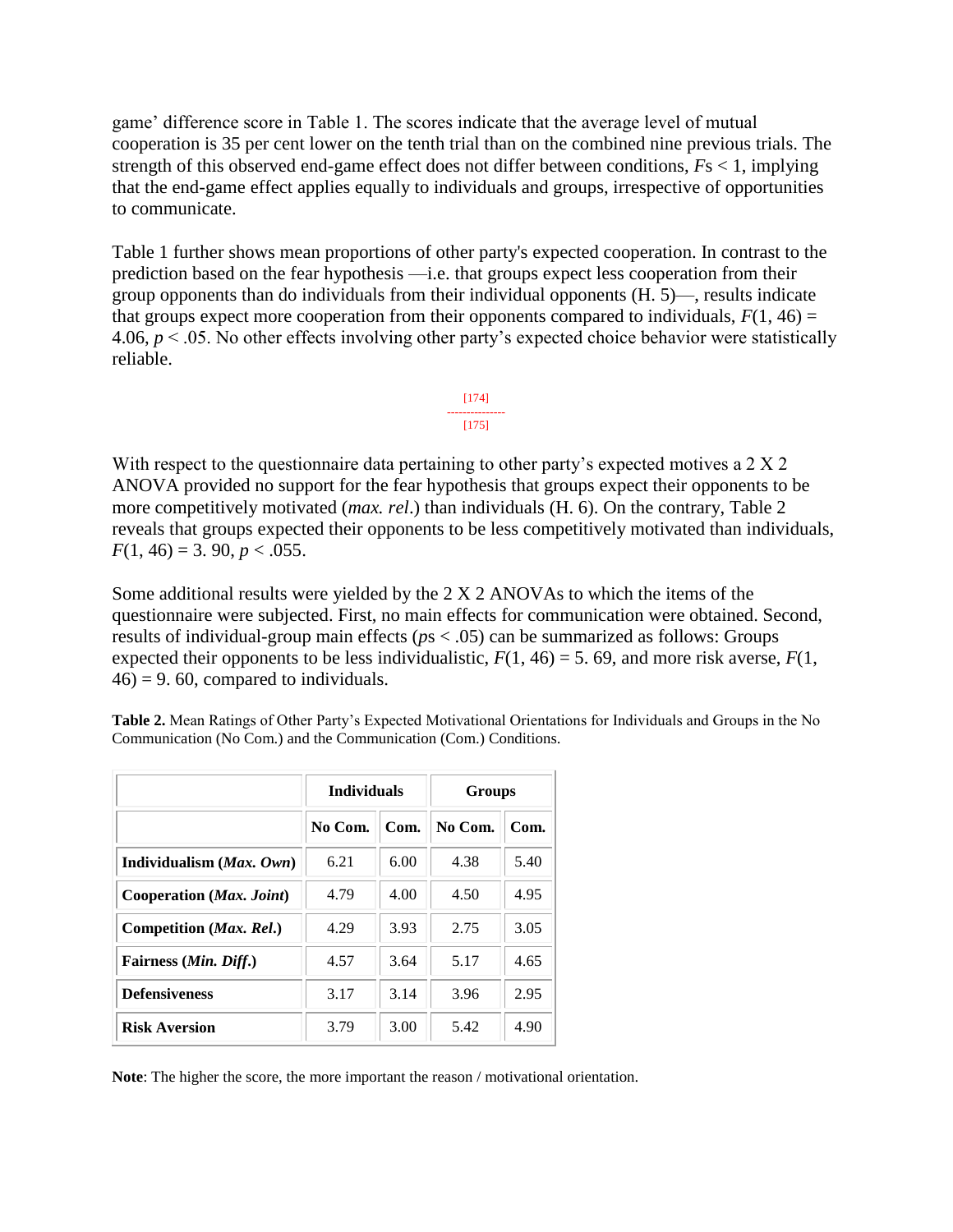To examine the fear and greed hypotheses in more detail, a 2 X 2 X 6-mixed MANOVA was performed, treating the six questionnaire items as levels of a within-subjects factor. The analysis yielded a reliable within-subjects effect,  $F(5, 230) = 6.84$ ,  $p < .01$ , indicating overall differences among responses to the items of the questionnaire across levels of the group and communication independent variables. However, this main effect was qualified by a significant interaction effect between individuals versus groups and the within-subjects variable,  $F(5, 230) = 3.97$ ,  $p < .05$ . Contrary to the fear and greed hypotheses, Bonferroni controlled within-cells paired comparisons between the six items of the questionnaire revealed that groups expected their opponent to be more risk averse and fair (*min. diff*.) rather than defensive or competitive (*max. rel*.), all comparisons  $t(21) > 2$ . 50,  $p < .05$ . Further, groups expected their opponents to be more individualistic (*max. own*) and cooperative (*max. joint*) rather than competitive (*max. rel*.), all comparisons  $t(21) > 2$ . 45,  $p < .05$ . Individuals, on the other hand, expected their opponent to be primarily motivated by individualism (*max. own*), more so than by the other five motives, all comparisons  $t(27) > 3$ . 65,  $p < 0.01$ . The relative importance of individualism for individuals and groups in the present PDG study is in agreement with goal-expectation theory.

> [175] --------------- [176]

#### **DISCUSSION**

In the present study a similarity or continuity was observed in the PDG choice behavior of individuals and groups in conditions under which they had repeated opportunities to communicate with their opponent or not. We failed to replicate the discontinuity effect in circumstances that allowed for free, spontaneous interaction between parties, that were composed of real participants, who had complete feedback regarding their choices and outcomes. These are all variables that, according to Schopler and Insko (1992), strongly bolster individualgroup discontinuity.

The groups in the current study consisted of only two members which could be a reason why no differences in competition were obtained between our individuals and groups. However, Insko et al. (1993) note that "two-on-two relations are markedly more competitive than one-on-one relations, with three-on-three and four-on-four relations producing progressively smaller differences" (p. 109). Thus, differences in competition between individuals and groups can reliably be detected by contrasting individuals with dyads. Therefore, the size of the groups used in the current study cannot explain the null-results obtained for the discontinuity hypothesis.

As predicted by goal-expectation theory (Pruitt and Kimmel 1977), but contrary to the findings obtained by Insko et al. (1993) in their single trial communication study, repeated face-to-face inter-party communications markedly increased the amount of mutual cooperation and did so to an equal extent in interindividual and intergroup relations. Noteworthy, in anonymous circumstances, that is, in the absence of communication opportunities, individuals and groups decreased their cooperation also to the same degree. First, all this substantiates our assumption that findings obtained within the context of a single trial PDG cannot be easily generalized to iterated play of the PDG (Kelley and Thibaut 1978; Bornstein et al. 1994). Second, when individuals and groups anonymously face the 'impersonal, strategic environment of the PDG' (Pruitt and Kimmel 1977), individuals are as capable of non-cooperation as are groups, a result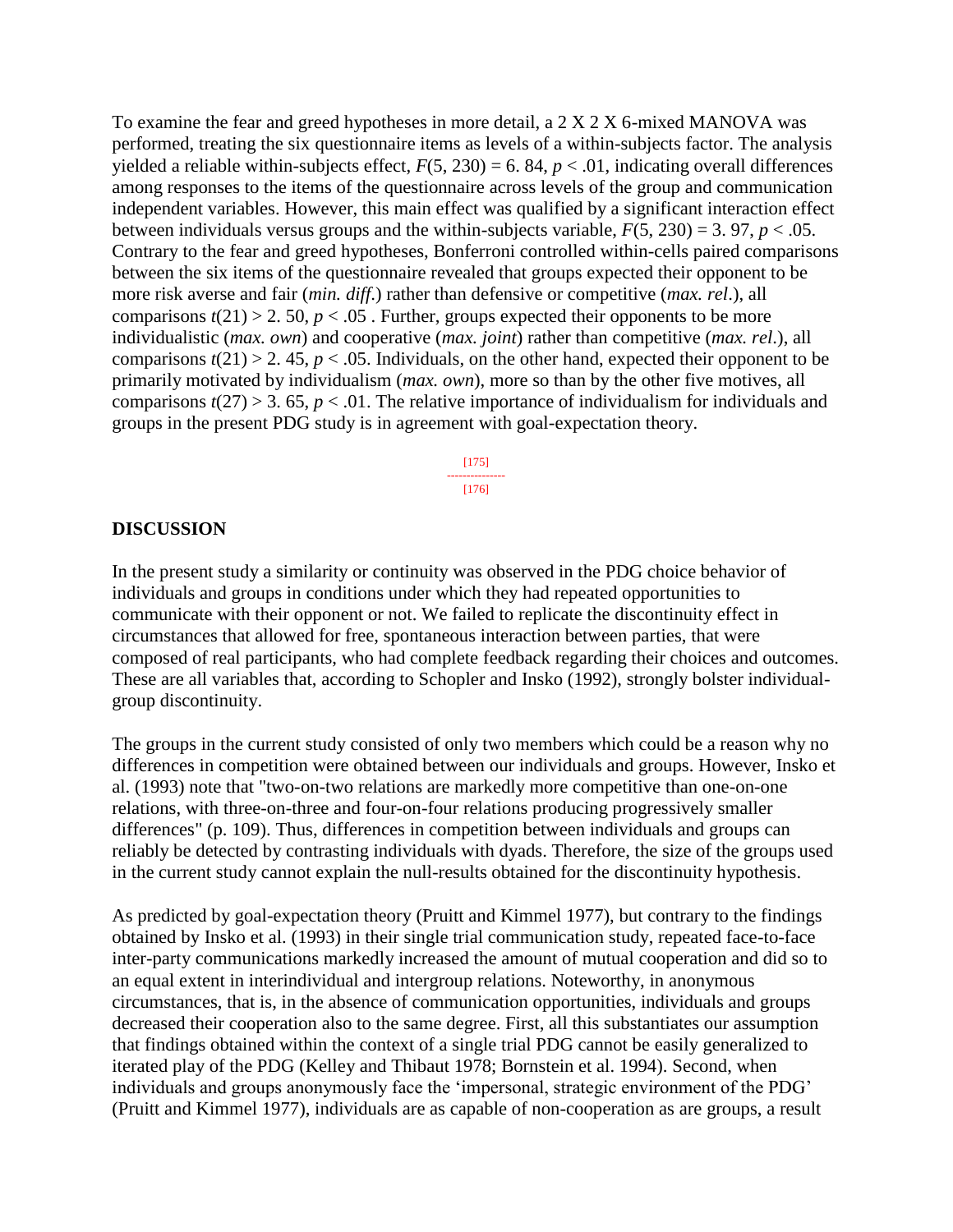that is in agreement with predictions of goal-expectation theory. Also consistent with this theory is the finding that the main motivational orientation in interindividual relationships is *max. own* or individualism. Similar findings, for individuals as well as groups, were obtained by Lodewijkx et al. (1999) in a study examining the effects of incentives to cooperate (*monetary* versus *symbolic outcomes*) on individual-group discontinuity. This suggest that the strong cooperation observed in interindividual relationships in the discontinuity studies is perhaps not only due to internalized norms to accommodate and to distribute outcomes in a fair and equitable way, as proposed by Schopler and Insko (1992). Apparently, 'enlightened' self-interest may also account for the strong cooperative behavior of the individuals observed within the context of iterated PDGs.

> [176] --------------- [177]

The only significant effects involving individuals versus groups speak against the discontinuity hypothesis and, more specifically, the schema-based distrust, or fear, hypothesis. First, groups expected their opponents to be more cooperative on the first trial relative to individuals. Second, the individuals versus groups main effect observed on other party's expected motives indicated that groups attributed less competitiveness and more risk aversion to their opponent than individuals. Third, analyses performed within the groups and individuals conditions separately, revealed that groups perceived their opponents to be more individualistic (*max. own*) and cooperative (*max. joint*) rather than competitive (*max. rel*.), and more risk averse and fair (*min. diff*.) rather than defensive or competitive (*max. rel*.).

A limitation of the present study could be that we failed to detect the discontinuity effect due to a lack of statistical power. The number of observations in the present study is small, limiting the chances of detecting statistically reliable interaction effects as predicted in the Insko et al. (1993) communication study. However, Insko, Schopler and colleagues repeatedly note that the discontinuity effect is a 'descriptively large' effect, suggesting that it is a robust social psychological phenomenon that can be fairly easily detected with a relatively small number of observations. In view of their own argument, we therefore do not think that the null-results obtained for the discontinuity effect in the current study is due to a lack of statistical power. Moreover, based on the same relatively small number of observations, the present pattern of results clearly indicates that goal-expectation theory proved to be a valid theory to explain the cooperative and competitive responding of both individuals and groups.

The present data contradict predictions of social identity theory (Tajfel and Turner 1986) that stresses the categorization based, competitive nature of intergroup relations. Our data, however, are consistent with the 'common ingroup identity model' of Gaertner, Dovidio, Anastasio, Bachevan and Rust (1993). The intergroup communication sessions could have led the members of the two separate groups to perceive themselves as belonging to a single, superordinate category or ingroup. Consistent with the Gaertner et al. studies (1993), this recategorization leads to the perception of a 'common ingroup', which, on its turn, could have induced the strong collaboration and cooperation among the members of both groups. In a similar vein, the same recategorization / common ingroup identity perspective may also account for the strong cooperation observed between the two individuals in the communication condition in the present study.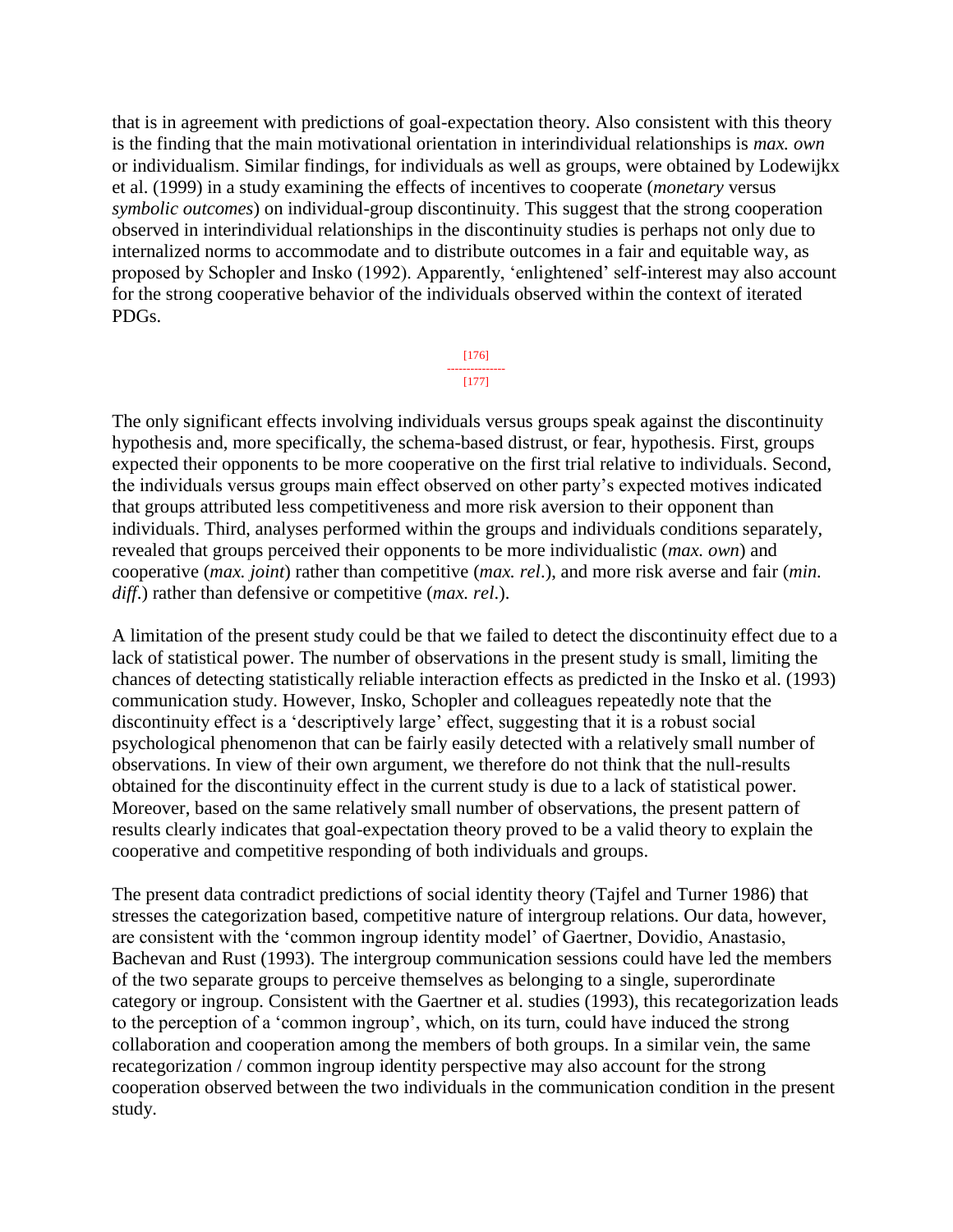### **FOOTNOTES**

**1.** A PDG-Alt matrix is a PDG matrix with a third 'withdrawal' choice added to the cooperative and non-cooperative choices. The withdrawal choice produces outcomes that are intermediate to those in the mutually cooperative cells and the mutually non-cooperative cells, independent of the opponent' s choice.



**2.** Other hypotheses relate to (1) the effects of lessened identifiability in intergroup relations to induce competition; and (2) to effects of procedural interdependence imposed upon groups by the requirement to make unanimous decisions (i.e. consensus rule). These hypotheses are beyond the scope of the present study (but see Wildschut, Lodewijkx, and Insko, 2001, *in press*).

**3.** According to Insko et al. (1993) the finding that communication increases cooperation between individuals to a greater extent than it does between groups is evidence for the fear hypothesis, since this hypothesis predicts that groups are less likely to believe each other's cooperative proposals, and are more likely to defend themselves against the exploitation that they fear. As we have stated before, however, the greed hypothesis also predicts that communication will increase cooperation between individuals to a greater extent than between groups, because groups are more likely than individuals to defect from an agreement in order to exploit the opponent, or to use communication for deceit.

**4.** Due to intra- and inter-party communications, observations are not statistically independent. Therefore, statistical analyses were performed using weighted observations. The unit of analyses is the interaction between parties, for groups the weight  $=$  25, for individuals the weight  $=$  .50. Weighted observations were 7 for the *Individual / Communication condition* , 7 for the *Individual /No communication condition*, 5 for the *Group/ Communication condition* and 6 for the *Group/No communication condition*. Assessments of other's expected choice and motivational orientations took place before the inter-party interaction, therefore another weight factor was applied; 1.00 for individuals, and 0.50 for groups. Weighted cell *n*s this time are 14, 14, 10, and 12 respectively.

#### **REFERENCES**

Axelrod, R. (1984). *The Evolution of Cooperation*. New York, NY: Houghton Mifflin.

Bornstein, G., I. Evren, and H. Goren (1994). "The effect of repeated play in the IPG and IPD team games." *Journal of Conflict Resolution*, 38:690-707.

Brown, R.W. (1954). "Mass Phenomena." In G. Lindzey (Ed.), *Handbook of Social Psychology* (Vol. 2). Cambridge, MA: Addison-Wesley.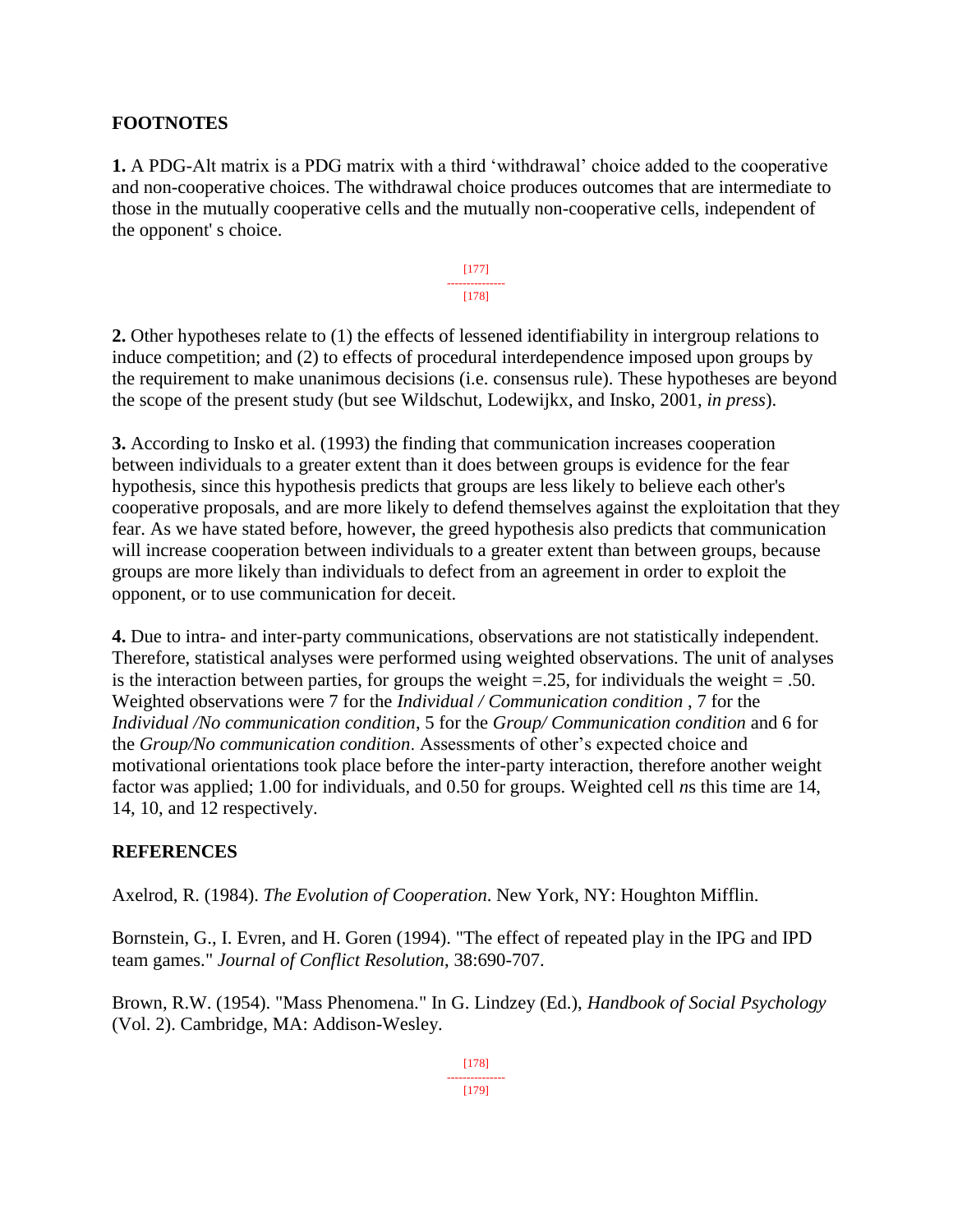Buys, C. J. (1978). "Humans would do better without groups." *Personality and Social Psychology Bulletin*, 4:123-5.

Deutsch, M. (1973). *The resolution of conflict: Constructive and destructive processes*. New Haven, CN: Yale University Press.

Colman, A. M. (1982). *Game theory and experimental games*. New York, NY: Pergamon Press.

Drigotas, S. M., C. A. Insko, and J. Schopler (1998). "Mere categorization and competition: A closer look at social identity theory and the discontinuity effect." In S. Worchel, J. F. Morales, D. Páez, and J. C. Deschamps (Eds.), *Social Identity. International Perspectives* (pp. 181-198). London: Sage Publications.

Gaertner, S., J. F Dovidio, P. A. Anastasio, B. A. Bachevan, and M. C. Rust (1993). "The common ingroup identity model: recategorization and the reduction of intergroup bias." In W. Stroebe and M. Hewstone (Eds.), *European Review of Social Psychology* (Vol. 4). Chichester: Wiley

Insko, C. A., R. H. Holy, R. L. Pinkley, G. Hong, R. Slim, G. Dalton, Y. Lin, P. P. Ruffin, G. J. Dardis, P. R. Bernthal, and J. Schopler (1988). "Individual-group discontinuity: the role of a consensus rule." *Journal of Experimental Social Psychology*, 24:505-519.

Insko, C. A., R. L. Pinkley, R. H. Hoyle, B. Dalton, G. Hong, R. M. Slim, P. Landyr, B. Holton, P. F. Ruffin, and J. Thibaut (1987). "Individual versus group discontinuity: The role of intergroup contact." *Journal of Experimental Social Psychology*, 23:250-267.

Insko, C. A., J. Schopler, J. Kennedy, K. A. Dahl and S. M. Drigotas (1992). "Individual-group discontinuity from the differing perspectives of Campbell's realistic group conflict theory and Tajfel and Turner's social identity theory." *Social Psychology Quarterly*, 55:272-291.

Insko, C. A., J. Schopler, K. A. Graetz, S. M. Drigotas, J. Kennedy, C. Cox and G. Bornstein (1993). "The role of communication in interindividual-intergroup discontinuity." *Journal of Conflict Resolution*, 37:108-138.

Kelley, H. H. and J. W. Thibaut (1978). *Interpersonal relations. A theory of interdependence*. New York: John Wiley.

> [179] --------------- [180]

LeBon, G. (1895). *Psychologie des Foules*. [Translation: *The Crowd*]. London: Unwin.

Lodewijkx, H. F. M., R. T. Wildschut, J. E. M. M. Syroit, L. Visser, and J. M. Rabbie (1999). "Competitiveness between individuals and groups: Do incentives matter? A group adaptiveness approach." *Small Group Research,* 30(4):387-404.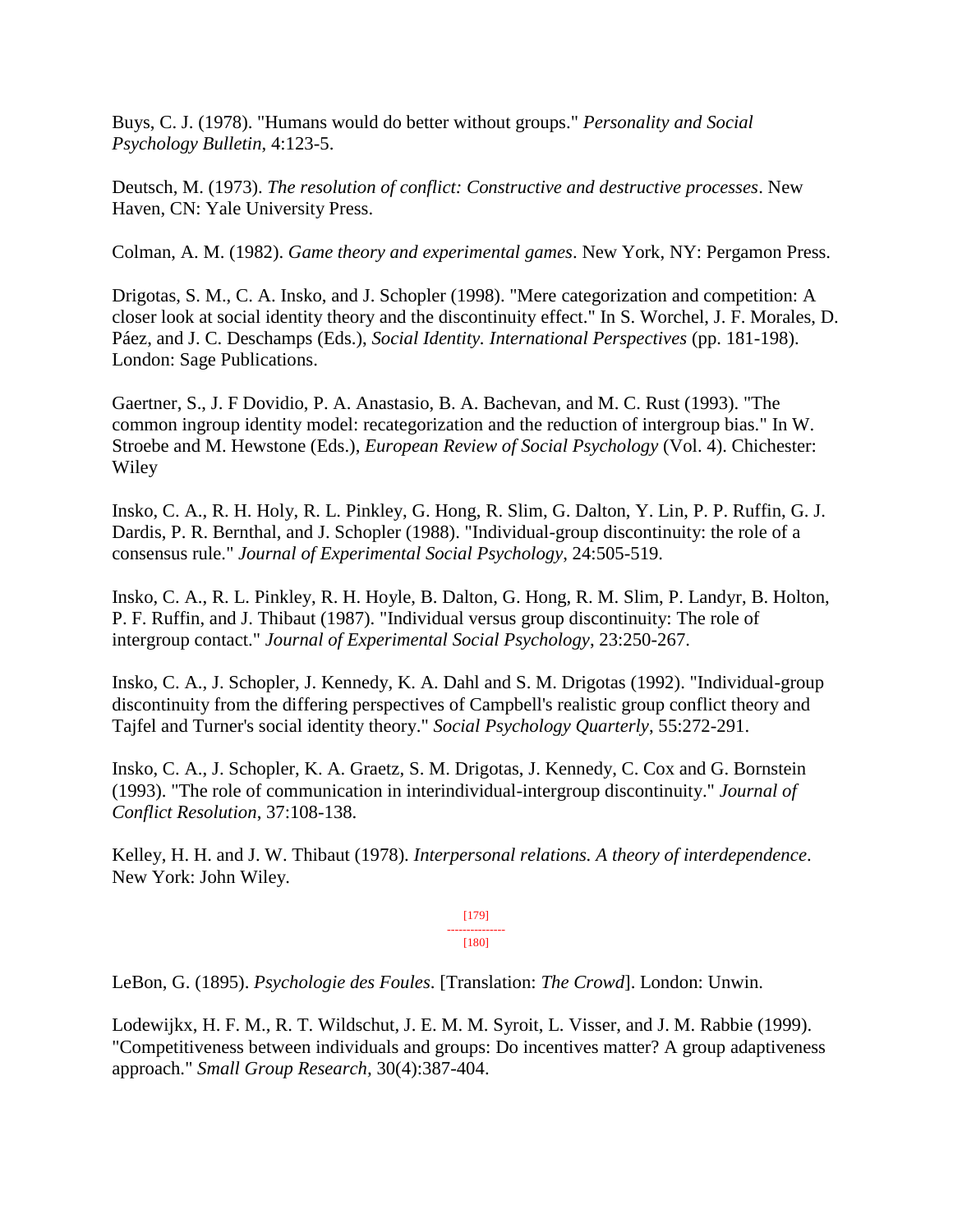McCallum, D. M., K. Harring, R. Gilmore, S. Duenna, J. Chase, C. A. Insko and J. W. Thibaut (1985). "Competition between groups and between individuals." *Journal of Experimental Social Psychology*, 21:301-320.

Miller, G. R. and H. W. Simmons (1974). *Perspectives on communication in interpersonal conflict*. Englewood Cliffs, NJ: Prentice Hall.

Pruitt, D. G. (1983). "Experimental gaming and the goal / expectation theory." In H.H. Blumberg, A.P. Hare, V. Kent and M. Davis (Eds.), *Small groups and social interaction* (Vol. 2, pp. 107-121). New York: John Wiley and Sons.

Pruitt, D. G. and M .J. Kimmel (1977). "Twenty years of experimental gaming: Critique, synthesis, and suggestions for the future." *Annual Review of Psychology*, 28:363-392.

Rabbie, J. M. (1998). "Is there a discontinuity or a reciprocity effect in cooperation or competition between individuals and groups." *European Journal of Social Psychology*, 28:483- 507.

Rabbie, J. M. and M. Horwitz (1982). "Conflicts and aggression among individuals and groups." In H. Hiebsch, H. Brandstätter and H. H. Kelley (Eds.), *Social psychology* (pp. 99-106). Amsterdam: North Holland Publishing Company.

Radlow, R. and M. F. Weidner (1966). "Unenforced commitments in 'cooperative' and 'noncooperative' nonconstant-sum games." *Journal of Conflict Resolution*, 10:497-505.

Schopler, J. and C. A. Insko (1992). "The discontinuity effect in interpersonal and intergroup relations: Generality and mediation." In W. Stroebe and M. Hewstone (Eds.), *European Review of Social Psychology* (Vol. 3, pp.121-151). New York: John Wiley.

Tajfel, H. and J. C. Turner (1986). "An integrative theory of social conflict." In S. Worchel and W. Austin (Eds.), *The psychology of intergroup relations*. Chicago: Nelson Hall.

Terhune, K. W. (1968). "Motives, situation and interpersonal conflict within the Prisoner's Dilemma." *Journal of Personality and Social Psychology*, *Monograph supplement*, 8:1-24.

Wichman, H. (1972). "Effects of isolation and communication on cooperation in a two-person game." In L. S. Wrightsman, J. O'Connor, and N. J. Baker (Eds.), *Cooperation and competition: Readings on mixed-motive games* (pp. 197-206). Belmont, CA: Brooks/Cole Publishing Company.

> [180] --------------- [181]

Wildschut, T, and Insko, C. A. (*in press*). "The perception of outgroup threat: Content and activation of the outgroup schema." In V. Yzerbyt, C. M. Judd, and O. Corneille (Eds.), *The*